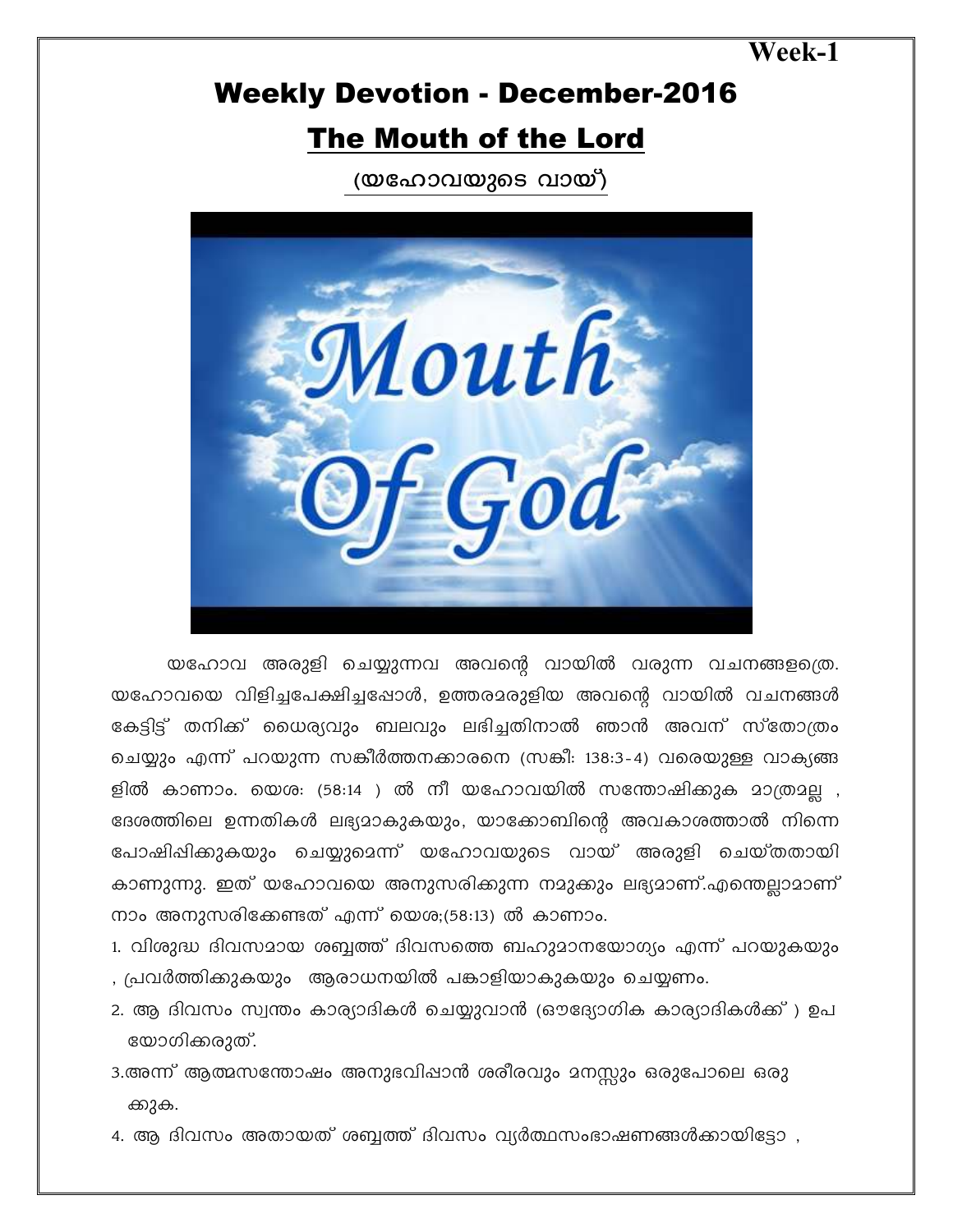ഒരു അവധിദിവസത്തിന്റെ സന്തോഷം അനുഭവിഷാനോ ഉപയോഗിക്കുവാൻ പാടില്ല.

5. ശബ്ബത്ത് യഹോവയുടെ വിശുദ്ധദിവസമാകയാൽ അത് ഏറ്റവും ബഹുമാനയോ ഗ്യമായ ദിവസമായി കരുതണം.

ഇപ്രകാരം യഹോവ യുടെ വചനം കേട്ടനുസരിക്കു ന്നവനു 20@@2 അവനിൽ പ്രദോദിക്കുവാൻ കഴിയുകയു യഹോവയുടെ ഇത് ള്ളു. അരുളിചെയ്തത്. വായത്രേ (യെശ 58:14)

ൽ യെശ: (1:19) പറ യുന്നു ''നിങ്ങൾ മനസ്സു വച്ച് കേട്ടനുസരിക്കുന്നു ഫകിൽ ദേശത്തിലെ നന്മ അനുഭവി ക്കും'' എന്ന് . ഇതും യഹോവ യുടെ വായത്രേ അരുളിചെ യ്തിരിക്കുന്നത്. യഹോവ വ്യാജം പറയുകയില്ല, അവൻ പറഞ്ഞാൽ അത് സംഭവിച്ചിരി



ക്കും. യഹോവ ആലോചനയിൽ വലിയവനും , പ്രവർത്തിയിൽ ശക്തനുമെന്ന് വചനം വ്യക്തമാക്കുന്നു.

കേരളത്തിലും , തമിഴ്നാട്ടിലും , ഉത്തരേന്ത്യയിലും, സിലോണിലും സഞ്ചരിച്ച് സുവിശേഷവേല ചെയ്യുന്ന കർത്ത്യദാസനായിരുന്നു കാരംവേലിൽ മത്തായി ഉപദേ ശി.അദ്ദേഹത്തിന്റെ ജീവിതത്തിൽ യഹോവ പ്രവർത്തിയിൽ ശക്തനെന്നും, ബലവും ധൈര്യവും അവന്റെ വായിലെ വാക്കുകൾക്കുണ്ടെന്നും മനസ്സിലാക്കിയ അനുഭവ ങ്ങൾ വായിച്ചത് കുറിച്ചുകൊള്ളട്ടെ. ഒരിക്കൽ കോഴിക്കോട് സുവിശേഷവേല ചെയ്തുകൊണ്ടിരിക്കുമ്പോൾ ആറുമാസം പ്രായമുള്ള മകൻ രോഗബാധയാൽ അത്യാസന്നനിലയിൽ എന്നറിഞ്ഞ അദ്ദേഹം താൻ അങ്ങു ചെല്ലും വരെ കുഞ്ഞി നൊന്നും സംഭവിക്കരുതേ എന്ന് പ്രാർത്ഥിച്ചു. ഒഴിഞ്ഞപോക്കറ്റുമായി റയിൽവേസ്റ്റേ ഷനിലെത്തിയ അദ്ദേഹം ഹൃദയം തകർന്ന് പ്രാർത്ഥിച്ചു. പെട്ടെന്ന് സുമുഖനായ ഒരു മനുഷ്യനെത്തി മത്തായി ഉപദേശി ആണോ എന്ന് തിരക്കി ഒരു പണസഞ്ചി നൽകി. ആഗതൻ ആരാണെന്ന ചോദ്യത്തിന് മറുപടി നൽകാതെ ''ചോദിച്ചത് ദൈവം തന്നു, സമാധാനത്തോടെ പോക്' എന്ന മറുപടി നൽകി അദ്ദേഹം അപ്ര ത്യക്ഷനായി. വീട്ടിലെത്തി മകനെ കരങ്ങളിലെടുത്ത് സ്തോത്രം ചെയ്യുവാനും,